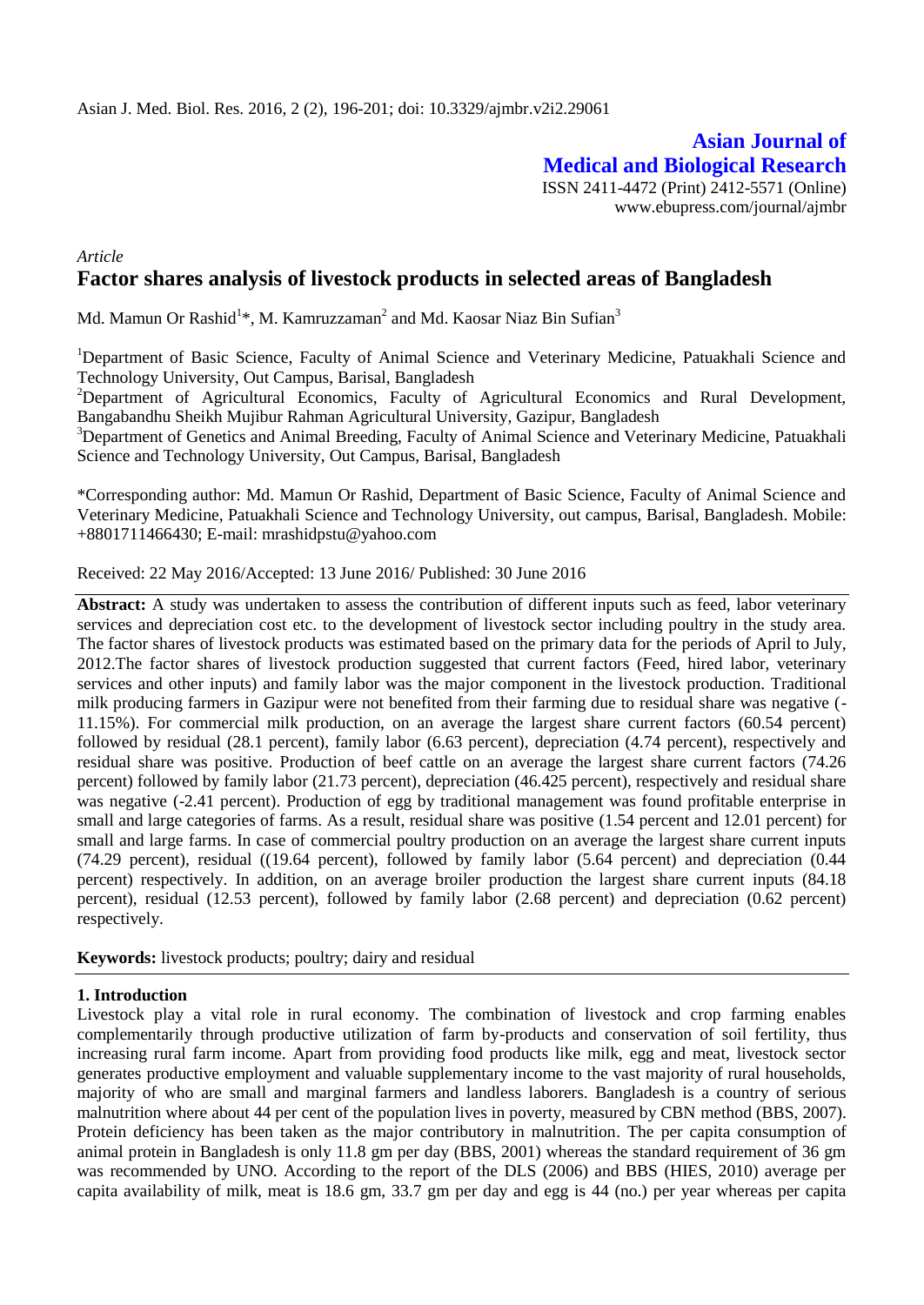requirement of milk, meat is 250 gm,120 gm per day and egg is 104 (no.) per year. The livestock sector is considered an important to reduce poverty and malnutrition as well as unemployment problems of Bangladesh. Depending upon land and climatic suitability, a farmer can produce and earn considerably more from livestock than crops alone from a unit of land, if production, processing and the marketing of livestock and livestock products are properly organized. Several studies revealed that rearing of livestock, especially dairy cows and poultry is a profitable enterprise for the farmer (Rahman 1993; Alam 1995; Kabir 1995; Ashrafuzzaman and Rahman 1995; and Paul 1995).

Livestock rearing is considered as a highly viable sector for generation of employment and income for the landless, unemployed youths and destitute women. Livestock farming, unlike crops, is not seasonal. People in this country raise livestock mainly with a view to getting meat, milk and egg, etc. to fulfill their day-to-day consumption and some raise only commercial purpose. Income from sale proceeds also helps them to satisfy their various financial needs. The folk size, structure and characteristics of rural poultry were very similar all over the world (Sonaiya, 2002) but their structure and management were so different from commercial livestock production systems in terms of input requirements. In this context, it is essential to examine the answers relating to questions concerning livestock productivity growth: How much has productivity growth contributed to the growth of total output? What have been the sources of productivity growth? What are the shares of different inputs to this growth? What are the different output shares in this growth? The estimation of the share of different inputs like feed, labor and veterinary services in the total inputs cost would help to allocate rationally these scarce resources by formulating suitable farm plans. With the above objectives, the present study was carried out to find out the share of different inputs like feed, labor, depreciation and veterinary services in the total inputs cost in the livestock sector.

#### **2. Materials and Methods**

The study utilized primary data. The primary data were obtained from the sample livestock farmers through personal interview with the help of pre-tested and structured schedules. Data were collected from livestock producers during April to July, 2012. Two livestock producing districts were selected purposively, namely, Sirajgonj and Gazipur and two Upazilas from each district were selected on the basis of concentration of livestock production. The selected Upazilas were Sreepur and Joydevpur in Gazipur district, Shahajadpur and Ullahpara in Sirajgonj district. Sampling size was determined at 95% confidence level and 10% sampling error. In order to reach the maximum sampling volume p and q ratios were obtained (Newbold, 1994). Eighty (Forty traditional and forty commercial) poultry farmers, eighty (Forty traditional and forty commercial) dairy farmers, forty beef cattle farmers and forty broiler farmers were selected following random sampling technique from each of the two districts applying without replacement concept.

#### **2.1. Method of measuring factor share analysis**

Factor share analysis is a widely used economic tool for measuring the distribution of farming accruing to different productive factors. Factor share is defined as the ratio of costs of factor inputs used in the production process to the total value of output (Shahid, 1982; Kikuchi, 1991).

In case of production of livestock products, for instance, Factor share of ith inputs was:

 $G_1 Q_1 + P_2 Q_2$  *GR(GrossRevenue) Cost*  $P_1Q_1 + P_2Q_2$  $=$   $\frac{P_i X_i}{P_1 Q_1 + P_2 Q_2} =$ 

Where,  $Pi = price of ith inputs$  $Xi =$  quantity of ith inputs  $P_1$  = price of output  $Q_2$  = quantity of output

### **3. Results and Discussion**

## **3.1. Share of factors in the production of milk under traditional management**

As can be seen from the Table 1 in Gazipur traditional milk producing farmer, the largest share 62.19% accrued to the current factors followed by family labor (43.60%), depreciation (5.35%), respectively. Traditional milk producing farmers in Gazipur were not benefited from their farming due to residual share was negative (- 11.15%). In addition, farmers in Siragonj, the largest share 55.62% accrued to the current factors followed by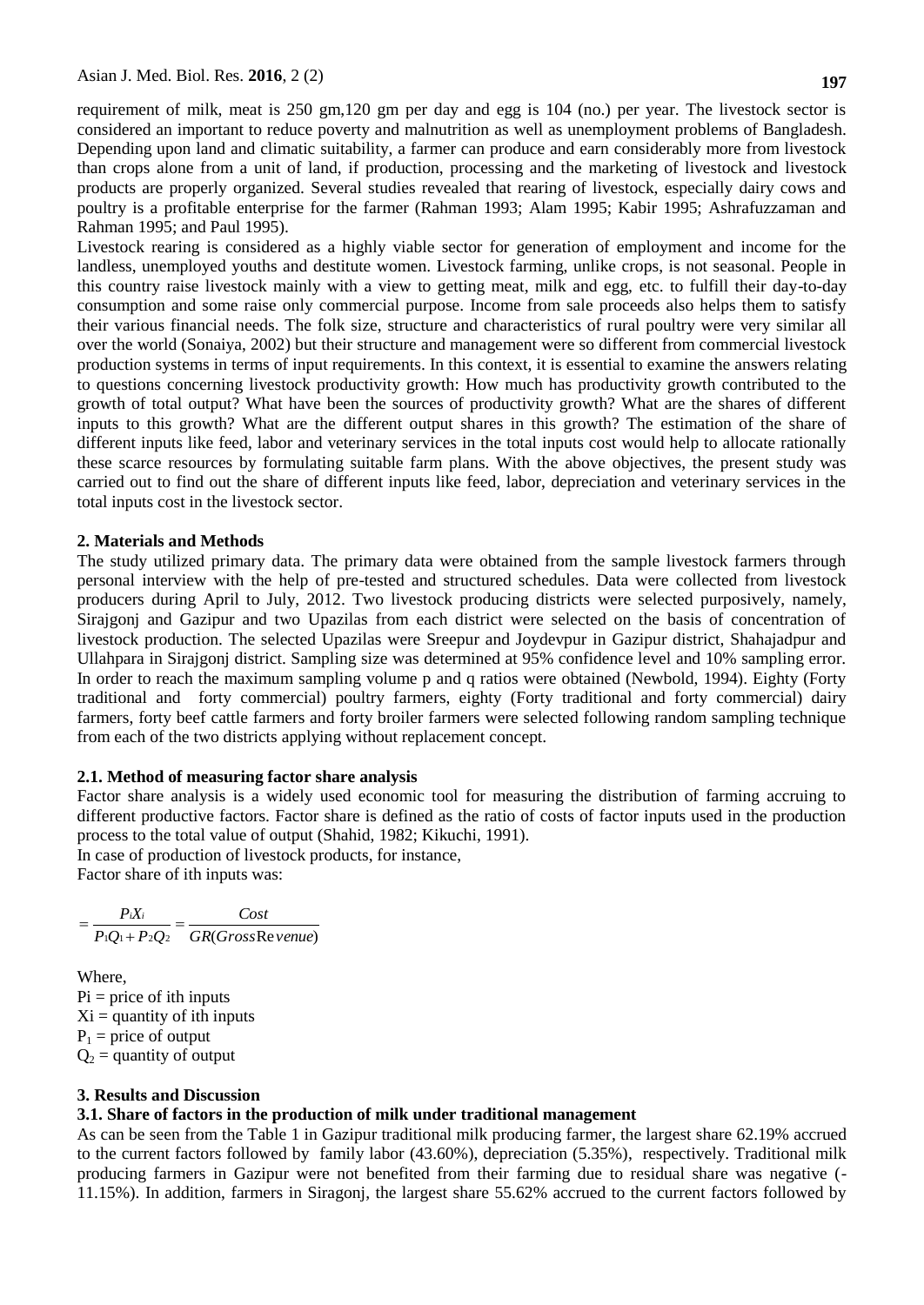# Asian J. Med. Biol. Res. **2016**, 2 (2) **198**

family labor (33.27%), residual (total value of output- current inputs, family labor and depreciation) (7.13%) and depreciation (3.96%), respectively. However, on an average the largest share current factors (58.91%) followed by family labor (38.44%) and depreciation (4.66%), respectively and residual share was negative (- 2.01).

| <b>Factors</b>                    | Value (Tk/cow/year) |           |          |                | Factor share $(\% )$ |         |  |
|-----------------------------------|---------------------|-----------|----------|----------------|----------------------|---------|--|
|                                   | Gazipur             | Sirajgonj | All      | <b>Gazipur</b> | Sirajgonj            | All     |  |
| Current factors $(a + b + c + d)$ | 29765               | 30820     | 30293    | 62.19          | 55.62                | 58.91   |  |
| a) Feed                           | 21684               | 22549     | 22116    | 45.30          | 40.69                | 42.99   |  |
| b) Hired labor                    | 7693                | 7554      | 7623     | 16.07          | 13.63                | 14.85   |  |
| c) Veterinary services            | 192                 | 480       | 336      | 0.401          | 0.87                 | 0.636   |  |
| d) Other inputs                   | 197                 | 237       | 217      | 0.412          | 0.43                 | 0.421   |  |
| Family labor                      | 20870               | 18434     | 19652    | 43.60          | 33.27                | 38.44   |  |
| Depreciation                      | 2561                | 2197      | 2379     | 5.35           | 3.96                 | 4.66    |  |
| Residual                          | $-5338$             | 3953      | $-69.46$ | $-11.15$       | 7.13                 | $-2.01$ |  |
| Total value of output             | 47858               | 55404     | 51631    | 100            | 100                  | 100     |  |

|  |  |  |  | Table 1. Share of factors in the production of milk by traditional farming. |  |
|--|--|--|--|-----------------------------------------------------------------------------|--|
|  |  |  |  |                                                                             |  |

\*Other input includes costs of artificial insemination, miscellaneous and interest on operating capital.

### **3.2. Share of factors in the production of milk under commercial management**

As shown in Table 2 in Gazipur commercial milk producing farmer , the largest share 64.48 percent accrued to the current factors in total cost of producing milk followed by residual (total value of output- current inputs, family labor and depreciation) (24.58 percent), family labor (6.77 percent), depreciation (4.18 percent),respectively. Commercial milk producing farmers in Gazipur were benefited from their farming due to residual share was positive.

In addition, farmers in Siragonj, the largest share 56.59 percent accrued to the current factors followed by residual (total value of output- current inputs, family labor and depreciation) (31.62 percent), family labor (6.49 percent), depreciation (5.29 percent) , respectively. However, on an average the largest share current factors (60.54 percent) followed by residual (28.1 percent), family labor (6.63 percent) and depreciation (4.74 percent), respectively and residual share was positive.

| Table 2. Share of factors in the production of milk by commercial farming. |  |  |
|----------------------------------------------------------------------------|--|--|
|----------------------------------------------------------------------------|--|--|

| <b>Factors</b>                    | <b>Value (Tk/cow/vear)</b> |           |       | Factor share $(\% )$ |           |       |  |
|-----------------------------------|----------------------------|-----------|-------|----------------------|-----------|-------|--|
|                                   | Gazipur                    | Sirajgonj | All   | <b>Gazipur</b>       | Sirajgonj | All   |  |
| Current factors $(a + b + c + d)$ | 66310                      | 53846     | 60078 | 64.48                | 56.59     | 60.54 |  |
| a) Feed                           | 45342                      | 41516     | 43429 | 44.09                | 43.63     | 43.86 |  |
| b) Hired labor                    | 18338                      | 9934      | 14136 | 17.83                | 10.44     | 14.14 |  |
| c) Veterinary services            | 1968                       | 2180      | 2074  | 1.92                 | 2.29      | 2.11  |  |
| d) other inputs                   | 663                        | 215       | 439   | 0.64                 | 0.23      | 0.44  |  |
| Family labor                      | 6958                       | 6176      | 6567  | 6.77                 | 6.49      | 6.63  |  |
| Depreciation                      | 4298                       | 5043      | 4670  | 4.18                 | 5.29      | 4.74  |  |
| Residual                          | 25275                      | 30086     | 27681 | 24.58                | 31.62     | 28.1  |  |
| Total value of output             | 102841                     | 95151     | 98996 | 100                  | 100       | 100   |  |

\*Other inputs includes costs of artificial insemination, miscellaneous and interest on operating capital.

 $*1$  man-day = 8 hours (for male) = 12 hours (for female) = 16 hours (for children)

## **3.3. Share of factors in the beef cattle production**

Production of beef cattle in Gazipur, the largest share 68.57 percent accrued to the current factors followed by family labor (23.75 percent), depreciation (6.33 percent), respectively and residual was found positive 1.35 percent (Table 3).

On the other hand, farmers in Sirajgonj, the largest share 79.95 percent accrued to the current factors followed by family labor (19.70 percent), and depreciation (6.52 percent), respectively.

However, on an average the largest share current factors (74.26 percent) followed by family labor (21.73 percent) and depreciation (46.425 percent), respectively and residual share was negative (-2.41 percent).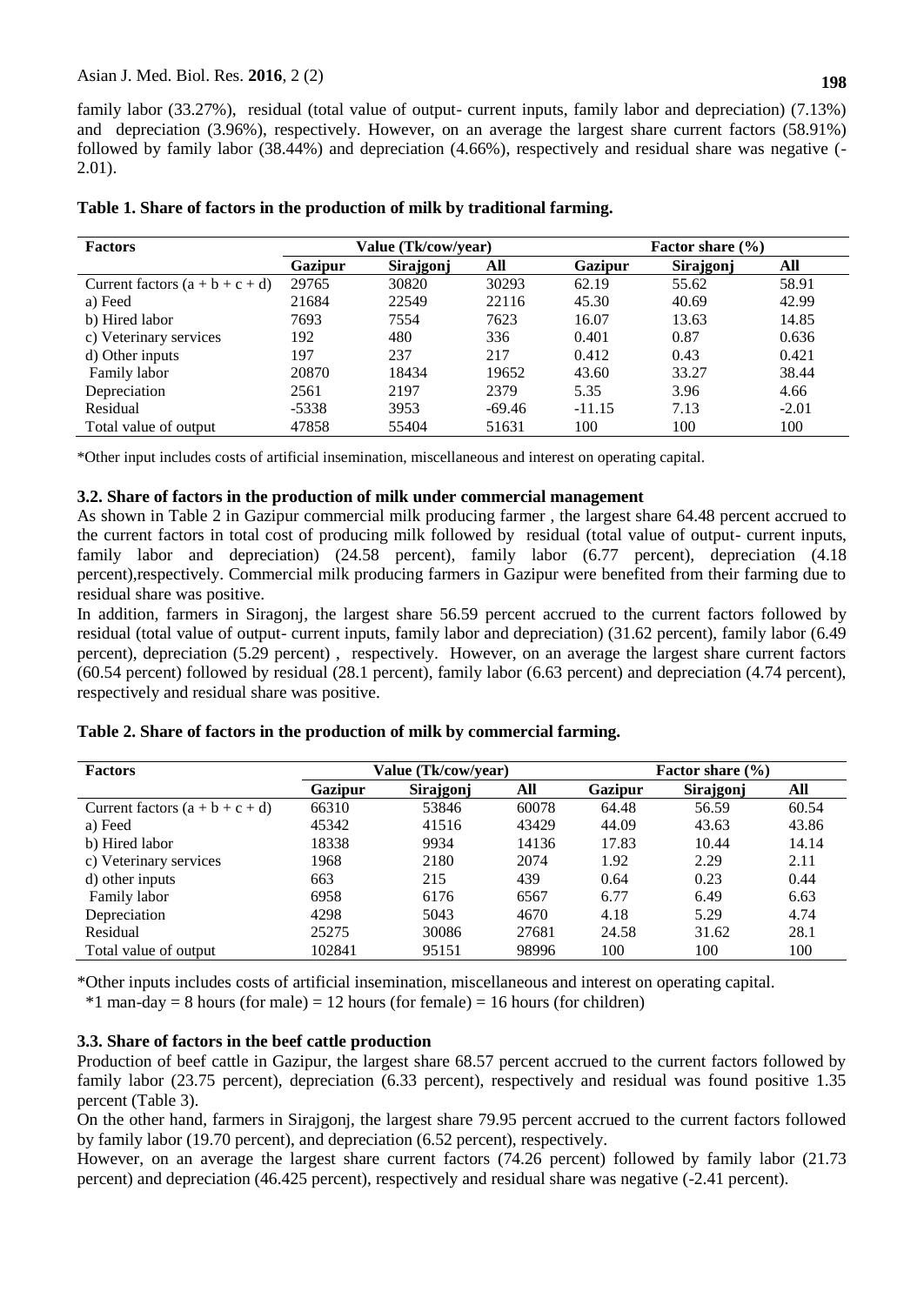| <b>Factors</b>                    | Value (Tk/cow/year) |           |        |                | Factor share $(\% )$ |         |  |  |
|-----------------------------------|---------------------|-----------|--------|----------------|----------------------|---------|--|--|
|                                   | <b>Gazipur</b>      | Sirajgong | All    | <b>Gazipur</b> | Sirajgong            | All     |  |  |
| Current factors $(a + b + c + d)$ | 22719               | 23889     | 23304  | 68.57          | 79.95                | 74.26   |  |  |
| a) Feed                           | 18246               | 20029     | 19138  | 55.07          | 67.03                | 61.05   |  |  |
| b) Hired labor                    | 4068                | 3012      | 3540   | 12.77          | 10.08                | 11.43   |  |  |
| c) Veterinary services            | 284                 | 750       | 517    | 0.85           | 2.51                 | 1.68    |  |  |
| d) other inputs                   | 122                 | 99        | 110    | 0.37           | 0.33                 | 0.35    |  |  |
| Family labor                      | 7870                | 5888      | 6879   | 23.75          | 19.70                | 21.73   |  |  |
| Depreciation                      | 2097                | 1949      | 2021   | 6.33           | 6.52                 | 6.425   |  |  |
| Residual                          | 445                 | $-1844$   | $-699$ | 1.35           | $-6.17$              | $-2.41$ |  |  |
| Total value of output             | 33132               | 29882     | 31507  | 100            | 100                  | 100     |  |  |

#### **Table 3. Share of factors in the beef cattle production in different study areas.**

\*Other input includes costs of miscellaneous and interest on operating capital.

#### **3.4. Share of factors in the production of egg under backyard management**

Production of egg in the study area by traditional management was found profitable enterprise in small and large categories of farms. As a result, residual share was positive (1.54 percent and 12.01 percent) for small and large farms (Table 4). In case of small farm high share of current factors (57.12 percent) in total cost of producing egg and lower share of family labor (39.48 percent). In the study areas medium farms were break-even position and large farms were performed profitable business for egg production by traditional management.

It was divulged from the table 4 in large farm, the largest share current factor (72.96 percent) followed by residual (total value of output- current inputs, family labor and depreciation) (12.01 percent), family labor (10.43 percent) and depreciation (4.59 percent), respectively.

### **Table 4. Share of factors in the production of egg by farm category under traditional management.**

| <b>Factors</b>                    | Value (Tk/farm/year) |               |       | Factor share $(\% )$ |               |       |
|-----------------------------------|----------------------|---------------|-------|----------------------|---------------|-------|
|                                   | <b>Small</b>         | <b>Medium</b> | Large | <b>Small</b>         | <b>Medium</b> | Large |
| Current factors $(a + b + c + d)$ | 4451                 | 9222          | 11280 | 57.12                | 76.72         | 72.96 |
| a) Feed                           | 3335                 | 7513          | 9221  | 42.79                | 62.5          | 59.64 |
| b) Hired labor                    | 896                  | 1456          | 1807  | 11.49                | 12.11         | 11.69 |
| c) Veterinary services            | 156                  | 163           | 166   | 1.99                 | 1.36          | 1.07  |
| d) other inputs                   | 65.32                | 90.59         | 86.6  | 0.84                 | 0.75          | 0.56  |
| Family labor                      | 3076                 | 2493          | 1612  | 39.48                | 20.74         | 10.43 |
| Depreciation                      | 146                  | 407           | 711   | 1.87                 | 0.39          | 4.59  |
| Residual                          | 120                  | $-102$        | 1858  | 1.54                 | $-0.85$       | 12.01 |
| Total value of output             | 7792                 | 12020         | 15460 | 100                  | 100           | 100   |

\*Other inputs includes costs of feeding pot, miscellaneous and interest on operating capital.

#### **3.5. Share of factors in the production of egg under commercial management**

It appears from the Table 5, in Gazipur, the largest share current inputs (72.12 percent), residual (total value of output- current inputs, family labor and depreciation) (20.79 percent), followed by family labor (6.63 percent) and depreciation (0.47 percent) respectively.

On the contrary, in Sirajgonj, the largest share current inputs (76.45 percent), residual (total value of outputcurrent inputs, family labor and depreciation) (18.49 percent), followed by family labor (4.65 percent) and depreciation (0.41 percent) respectively.

More ever, on an average the largest share current inputs (74.29 percent), residual (total value of output- current inputs, family labor and depreciation) (19.64 percent), followed by family labor (5.64 percent) and depreciation (0.44 percent) respectively.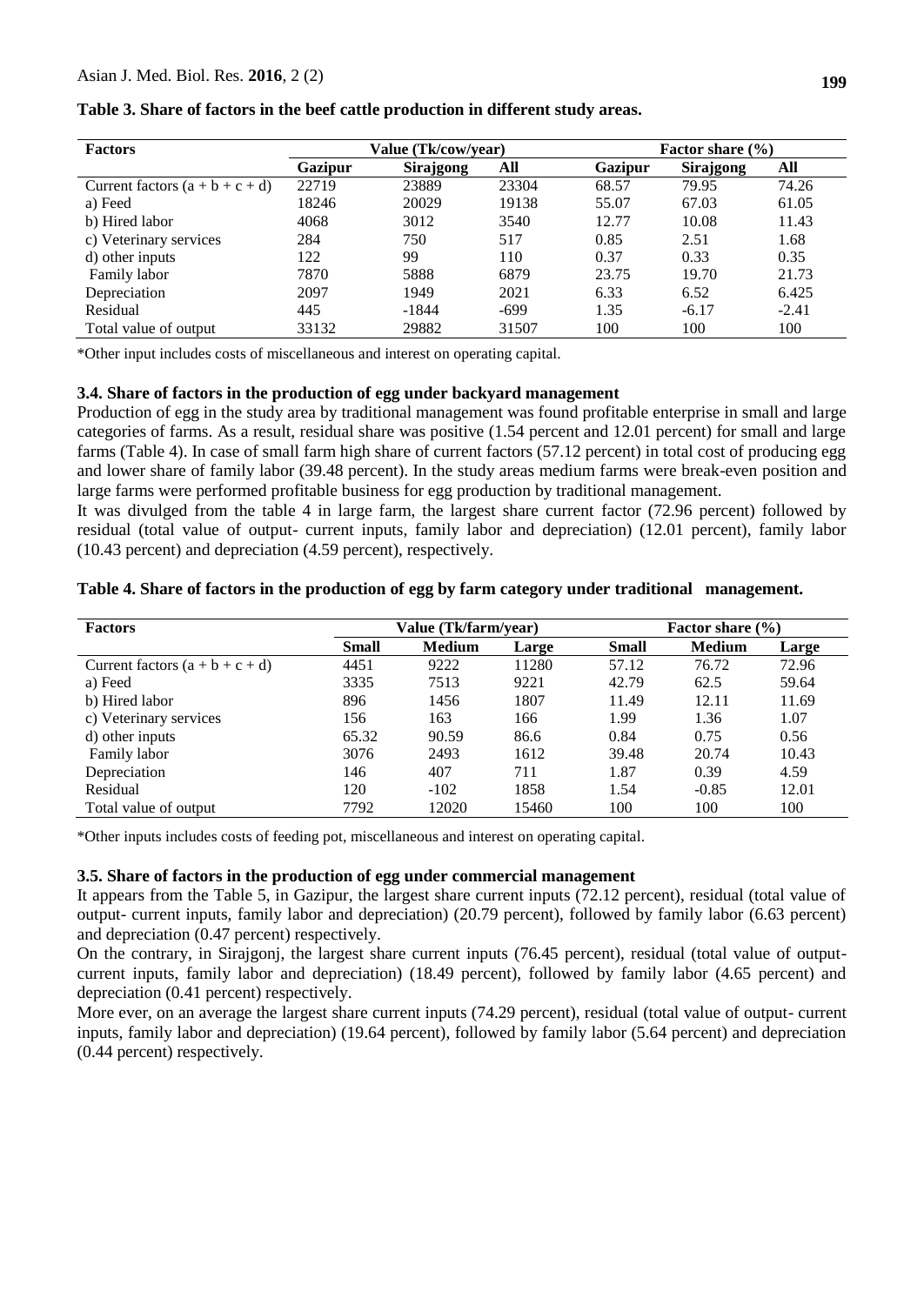# Asian J. Med. Biol. Res. **2016**, 2 (2) **200**

| <b>Factors</b>                        | Value (Tk/500 eggs) |           |         | Factor share $(\% )$ |           |       |  |
|---------------------------------------|---------------------|-----------|---------|----------------------|-----------|-------|--|
|                                       | Gazipur             | Sirajgong | All     | <b>Gazipur</b>       | Sirajgong | All   |  |
| Current factors $(a + b + c + d + e)$ | 898410              | 876225    | 887318  | 72.12                | 76.45     | 74.29 |  |
| a) Mixed Feed                         | 745500              | 742875    | 744188  | 59.84                | 64.82     | 62.33 |  |
| b) Chicks                             | 20000               | 21000     | 20500   | 1.61                 | 1.83      | 1.72  |  |
| c) Salary and wages                   | 97145               | 72000     | 84573   | 7.79                 | 6.28      | 7.04  |  |
| d) Veterinary cares                   | 25664               | 28300     | 26982   | 2.06                 | 2.47      | 2.27  |  |
| e) other inputs                       | 10100               | 12050     | 11075   | 0.81                 | 1.05      | 0.93  |  |
| Family labor                          | 82500               | 53301     | 67900.5 | 6.63                 | 4.65      | 5.64  |  |
| Depreciation                          | 5823                | 4661      | 5242    | 0.47                 | 0.41      | 0.44  |  |
| Residual                              | 259025              | 211922    | 235474  | 20.79                | 18.49     | 19.64 |  |
| Total value of output                 | 1245757             | 1146110   | 1195934 | 100                  | 100       | 100   |  |

#### **Table 5. Share of factors in the production of 500 eggs under commercial management.**

\*Other inputs includes costs of feeding pot, litter, electric bills, miscellaneous and interest on operating capital.

#### **3.6. Share of factors in the production of broiler**

As was observed from the Table 6 in Gazipur, the largest share current inputs (77.35 percent), residual (total value of output- current inputs, family labor and depreciation) (19.14 percent), followed by family labor (2.82 percent) and depreciation (0.68 percent) respectively.

On the contrary, in Sirajgonj, the largest share current inputs (91 percent), residual (total value of output- current inputs, family labor and depreciation) (5.91 percent), followed by family labor (2.54 percent) and depreciation (0.55 percent) respectively.

.In addition, on an average the largest share current inputs (84.18 percent), residual (total value of outputcurrent inputs, family labor and depreciation) (12.53 percent), followed by family labor (2.68 percent) and depreciation (0.62 percent) respectively.

#### **Table 6. Share of factors in the production of 500 broilers in different study areas.**

| <b>Factors</b>                        | Value (Tk/500 birds) |           |       | Factor share $(\% )$ |           |       |  |
|---------------------------------------|----------------------|-----------|-------|----------------------|-----------|-------|--|
|                                       | Gazipur              | Sirajgonj | All   | Gazipur              | Sirajgonj | All   |  |
| Current factors $(a + b + c + d + e)$ | 73663                | 82880     | 79021 | 77.35                | 91.0      | 84.18 |  |
| a) Mixed Feed                         | 49440                | 59895     | 54667 | 51.91                | 65.76     | 58.84 |  |
| b) Chicks                             | 16000                | 17500     | 16750 | 16.80                | 19.22     | 18.01 |  |
| c) Salary and wages                   | 2400                 | 1450      | 1925  | 2.52                 | 1.59      | 2.06  |  |
| d) Veterinary cares                   | 3798                 | 3912      | 3855  | 3.99                 | 4.29      | 4.14  |  |
| e) other inputs                       | 2025                 | 1623      | 1824  | 2.12                 | 1.78      | 1.95  |  |
| Family labor                          | 2688                 | 2311      | 2499  | 2.82                 | 2.54      | 2.68  |  |
| Depreciation                          | 655                  | 500       | 577   | 0.68                 | 0.55      | 0.62  |  |
| Residual                              | 18223                | 5385      | 11055 | 19.14                | 5.91      | 12.53 |  |
| Total value of output                 | 95229                | 91076     | 93152 | 100                  | 100       | 100   |  |

\*Other inputs includes costs of feeding pot, litter, electric bills, miscellaneous and interest on operating capital.

#### **4. Conclusions**

To meet out the growing demand for livestock products, various technological interventions were introduced in the livestock sector of the Country which resulted in improvements in production, productivity and per capita availability of livestock products.

## **Conflict of interest**

None to declare.

#### **References**

Alam J, F Yasmin, MA Sayeed and SMA Rahman, 1995. Economics of Mini Dairy Farms in Selected Areas of Bangladesh. Asian-Australian Journal of Animal Sciences. 8: 17-22 Cited from World Agricultural Economics and Rural Sociology Abstracts June 1995. 37: 487.

Ashrafuzzaman AKM and MH Rahman, 1995. Status and economic efficiency of milk production: A study in two villages. The Journal of Rural Development, 25: 75-88.